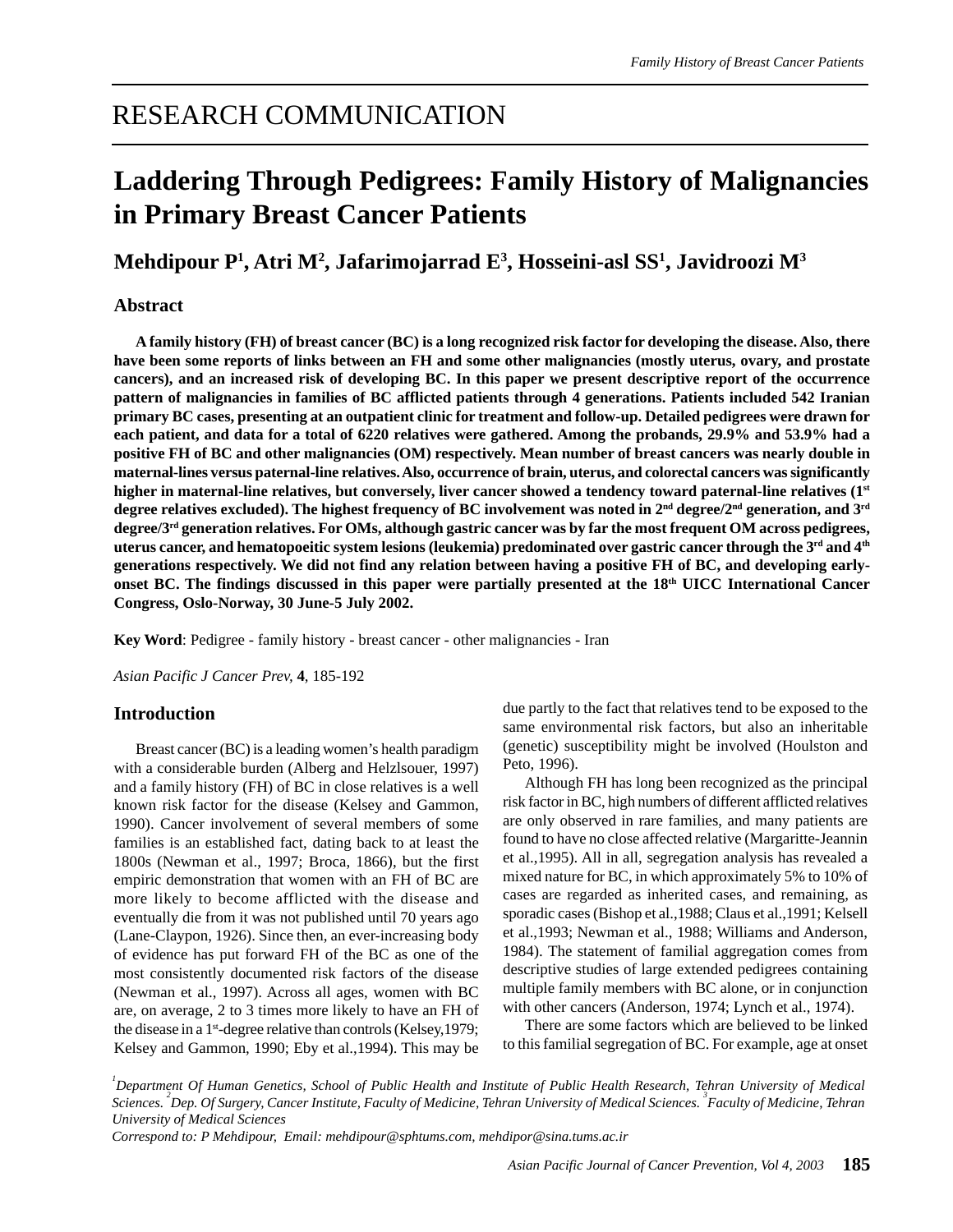#### *Mehdipour P et al*

of BC in relatives and whether the relative affected is the mother and/or sister(s) may give rise to different BC risks (Peto, 1980).

The age of onset is believed to be varied among inherited and sporadic cases. The incidence of BC increases with increasing age and is believed to be relatively rare below the age of 40 years. Data from genetic epidemiology studies of BC are likely to be deficient in numbers of early-onset cases (Eccles et al., 1994), but familial BCs generally strike at a much earlier age (Margaritte-Jeannin et al.,1995). Also, the risk of BC in  $1<sup>st</sup>$  degree relatives is greatest with those with an FH of BC with an early age of onset (Ottman et al., 1986; Claus et al., 1990). Some other studies have found that an FH of BC is a stronger risk factor at younger proband age (Claus et al., 1990; Brinton et al., 1982; Calle et al.,1993), although the evidence is not consistent (Colditz et al., 1993; Parazzini et al., 1993; Peto et al., 1996, Atri et al., 2003). We have found a lack of any association between early onset of breast cancer and numbers of affected relatives in an Iranian population (Atri et al., 2003).

The association between BC and an FH of the disease is generally stronger considering women with bilateral disease (Newman et al., 1997; Ottman et al., 1986; Slattery and Kerber, 1993; Tulinius et al., 1992; Byrne et al., 1991), together with the above-mentioned earlier onset of disease (measured either by age or menopausal status at diagnosis) (Ottman et al., 1986; Claus et al., 1990; Colditz et al., 1993; Slattery and Kerber, 1993; Tulinius et al., 1992; Schwartz et al., 1985). Moreover, when FH includes more distant relatives (e.g.  $2<sup>nd</sup>$  or  $3<sup>rd</sup>$  degree), the association is usually weaker (Slattery and Kerber, 1993; Tulinius et al., 1992; Byrne et al., 1991; Schwartz et al., 1985), and when it includes more than one  $1<sup>st</sup>$ -degree relative with BC, the association becomes stronger still (Claus et al., 1990; Tulinius et al., 1992; Byrne et al., 1991; Schwartz et al., 1985).

Slightly higher relative risks (3 to 4) are also reported for ovarian cancer in families with a history of BC (Amos and Struewing, 1993). Further more, FH of colon, prostate, ovarian and other cancers including gynecological cancers has been associated with an increased risk of BC in some but not all studies (Peto, 1980; Parazzini et al., 1993; Thompson and Schildkraut, 1990; Anderson et al., 1992; Tulinius et al., 1992; Anderson and Badzioch, 1993; Goldgar et al., 1994; Teare et al., 1994).

Most research has been conducted in North America and north European countries. The familial predisposition to BC however may have different genetic and environmental correlation in different populations including the prevalence of various susceptibility genes and the impact of various environmental factors (Negri et al., 1997).

In a previous report (Negri et al., 1997), regarding the relation between FH of cancer in first degree relatives and the risk of BC on the basis of large case-control study, 2569 BC afflicted women with the age ranging from 23 to 74 (with mean of 55) were analyzed.

A significant increase in BC was observed with an FH

of intestinal (OR 1.32) and BC (OR 2.38). Seven cases and one control reported a history of gallbladder cancer in firstdegree relatives (OR 8.57). FH of other cancers was not related to BC risk, although a not very significant correlation was noted for ovary (OR 1.29), kidney (1.70), lymphoma (1.71) and leukemia (1.35) (Negri et al., 1997). The OR of BC with reference to FH of BC in different strata of the age of the probands and other selected co-variants was compared. No trend with age at diagnosis was evident and the highest OR was noted at age 60 or over, followed by group below 45 years (Negri et al., 1997).

The OR of BC according to the type of relative with history of BC and the age of the relative was also considered. Compared with women with no history of BC in first-degree relatives, those with only the mother affected had an OR of 2.26, those with only sister had an OR of 2.56, and those with both the mother and sister affected had an OR of 2.36. Relative to women with no first-degree relatives with BC, those with a first-degree relative with BC diagnosed below age 40 had an OR of 3.51, while those with relatives with BC diagnosed above age of 40 had an OR of 2.17 (Negri et al., 1997).

The mortality in mothers and sisters for specific causes of death is presented in a report of 740 index cases of BC and their pedigrees. There was no marked overall excess mortality for cancers other than BC (51 death, significant mortality ratio (SMR) 1.26,  $p=0.13$ ) although there was stronger evidence of an excess below age 50 (20 death, SMR 2.01. p=0.007). Cancers of the cervix, endometrial, and lung were all significantly elevated below age 50 (SMRs 3.47, 10.53, and 5.88 respectively) (Anderson et al., 1992). This study showed 70 BC cases among 1568 mothers and sisters (a frequency of 0.0446) (Anderson et al., 1992).

The observed excess of lung cancer and uterine cancer which were particularly below age 50 were somewhat surprising (Schildkraut et al., 1989).

Excess of endometrial cancer is reported in relatives of BC cases diagnosed under age of 40 (Peto et al., 1996). However in the same study, no excess of lung cancer or cervical cancer among the BC relatives was observed.

Most of the pedigree information is obtained on the basis of probands' claims, although cases may have been confirmed by hospital records, or death certificates (Anderson et al., 1992). The more extensive the FH, the greater certainly will be about the carrier status. This is well illustrated by the family studies in previous reports (Margaritte-Jeannin et al.,1995). Also, it has been suggested that age of onset provides limited information on the carrier status of affected individuals and most be used with caution in genetic counseling (Margaritte-Jeannin et al.,1995).

In most of the studies, the pedigrees are confined to firstdegree and at most, second-degree relatives. But in Iran, close relationship among family members enables us to rely more on the information about more distant relatives (3<sup>rd</sup>) and 4th degree relatives, e.g. first, second and even third cousin). Thus Iranian family members are usually well aware of familial events, including diseases, births and deaths.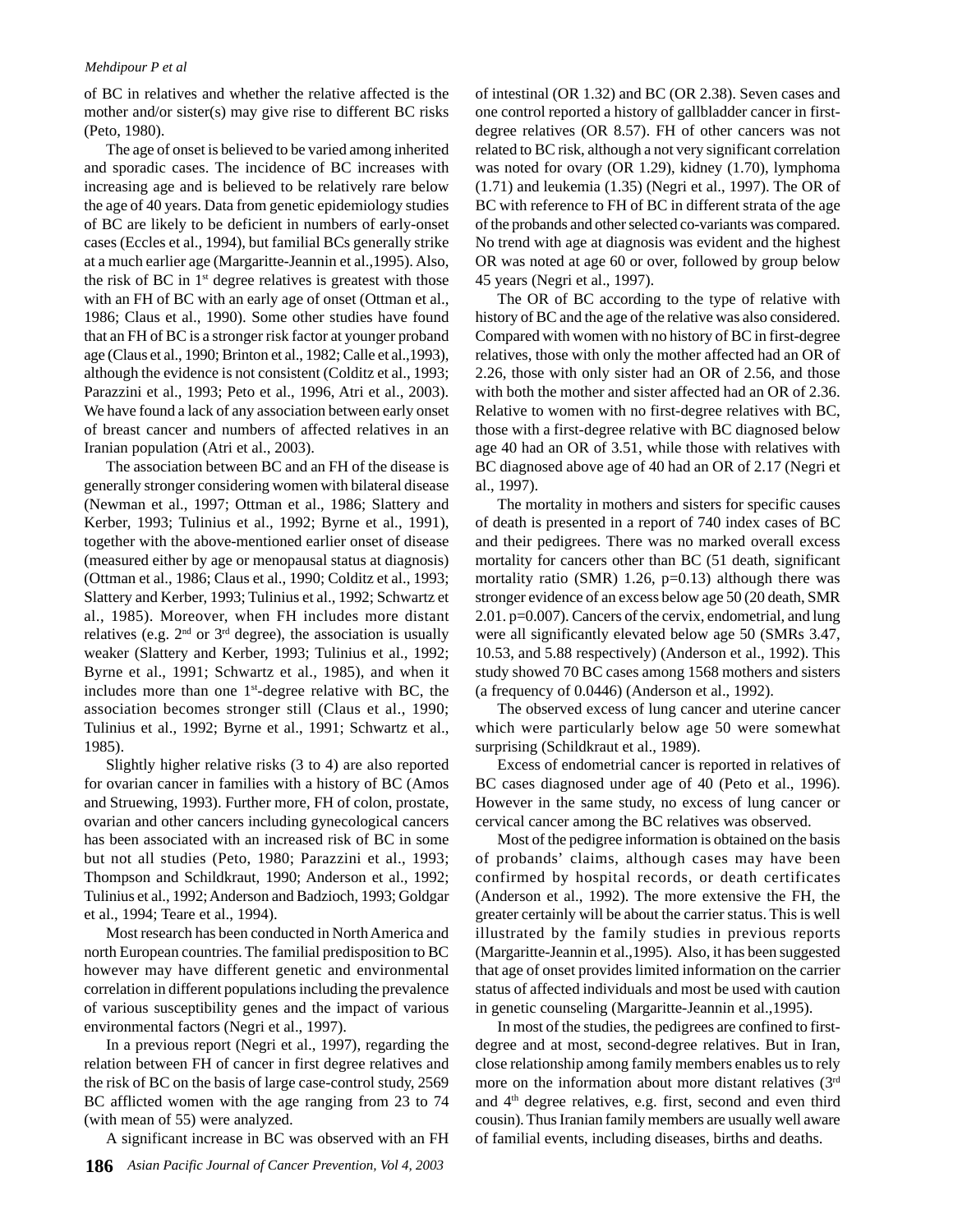|                | 1 <sup>st</sup> Generation | $2nd$ Generation | 3 <sup>rd</sup> Generation | 4 <sup>th</sup> Generation | $5th$ Generation | Total                    |
|----------------|----------------------------|------------------|----------------------------|----------------------------|------------------|--------------------------|
| Male<br>Female | 248<br>267                 | 668<br>734       | $1121 + 6$<br>$1423 + 536$ | 793<br>835                 | 68<br>63         | $2898+6$<br>$3322 + 536$ |
| Total          | 515                        | 1402             | 2544+542                   | 1628                       | 131              | $6220+542$               |

**Table 1. Total Studied Relatives. (Bold numbers indicate patients themselves.)**

#### **Patients & Methods**

Cases included 542 Iranian primary BC patients, diagnosed between 1994 and 1999. They didn't have any history of a previous malignancy and they all received standard treatment. Patients with stage 4 disease were excluded to minimize possible interference between patients' disease course and obtaining family history data.

Patients and their accompanying relatives were initially interviewed by our geneticist to draw the basic pedigrees. Subsequently, further interviews with patients and their relatives were constructed to increase the details and reliability of the pedigrees.

The pedigrees were drawn upon patients' and their relatives' claims, but whenever possible, medical documents and reports were used to substantiate these claims.

Data regarding patients' characteristics, their familial history, and type, age at diagnosis, degree, parental line, and generation of cancer afflicted relatives were extracted from the pedigrees and entered to SPSS (version 10) program to construct the database, which was subsequently analyzed. Probands' generation was considered as 3<sup>rd</sup> generation. Analysis was performed with both inclusion and exclusion of the probands. Whenever cited, ranges are mean±2SE.

#### **Results**

In order to investigate the different cancer involvement patterns among the breast cancer (BC) afflicted patients' blood relatives, and to reveal the possible relations, we analyzed a comprehensive database of 542 BC patients' families with emphasis on the breast and other frequent malignancies (OM) and their occurrence according to the different generations, degrees, and parental lines. Probands were put in the  $3<sup>rd</sup>$  (Figure 1) generation.

The mean age of the patients was 48.9±0.97. Of these patients, 29.9 and 53.9% had a positive FH of breast and other malignancies respectively. Data was available for a total of 6220 blood relatives (Table 1).

A total of 213 BC cases were reported in these families (542 probands excluded) with the maximum of 4 BC cases in individual families. Frequencies and standardized ratios are showed in Table 2.

These cases were observed across  $1<sup>st</sup>$  to  $4<sup>th</sup>$  generations and among  $1^{st}$  to  $4^{th}$  degree relatives (Table 3). Breast cancer occurrences in first, second and third generation and in first, second and third degree relatives were associated (P< 0.001). Mean number of breast cancers was nearly double in maternal-lines versus paternal-line  $(0.17 \text{ vs. } 0.09, P= 0.002)$ (First degree relatives excluded).

Considering the OM's, a total of 477 cases were reported in the families, with the gastric (63), lung (49), uterus (44), hematopoeitic system (40), brain (34), colorectal (30), esophagus (28), prostate (28), liver (25), and lymphoid tissue (23) cancers as the leading malignancies. Frequencies and standardized ratios are showed in Table 4.

The mean age of the BC afflicted relatives in  $1<sup>st</sup>$ ,  $2<sup>nd</sup>$ ,  $3<sup>rd</sup>$ , 4th and all generations at the time of diagnosis was 55, 51.92, 41.14, 41.95, and 47.14 years old respectively.

Of the BC afflicted relatives, 121, 50, 32, and 8 cases belonged to the maternal, paternal, sister and brother lines respectively, and the 1<sup>st</sup> degree relatives in these lines (i.e. mother, father, sister, and brother) consisted of 28, 1, 33, and 0 cases respectively.

Considering the OMs, gastric, lung, uterus, hematopoeitic system, brain, colorectal, esophagus, prostate, liver, lymphoid tissue (Lymphoma), and ovary cancers were selected. The number of cases according to parental line is showed in Table 5.

The distribution of relatives' OMs and frequencies of different malignancies across  $1<sup>st</sup>$ ,  $2<sup>nd</sup>$ ,  $3<sup>rd</sup>$ ,  $4<sup>th</sup>$ , and all generations are presented in table 6.

Of all the OM afflicted relatives, 93, 103, 75, and 5 cases belonged to the  $1<sup>st</sup>$ ,  $2<sup>nd</sup>$ ,  $3<sup>rd</sup>$ , and  $4<sup>th</sup>$  degree relatives. The

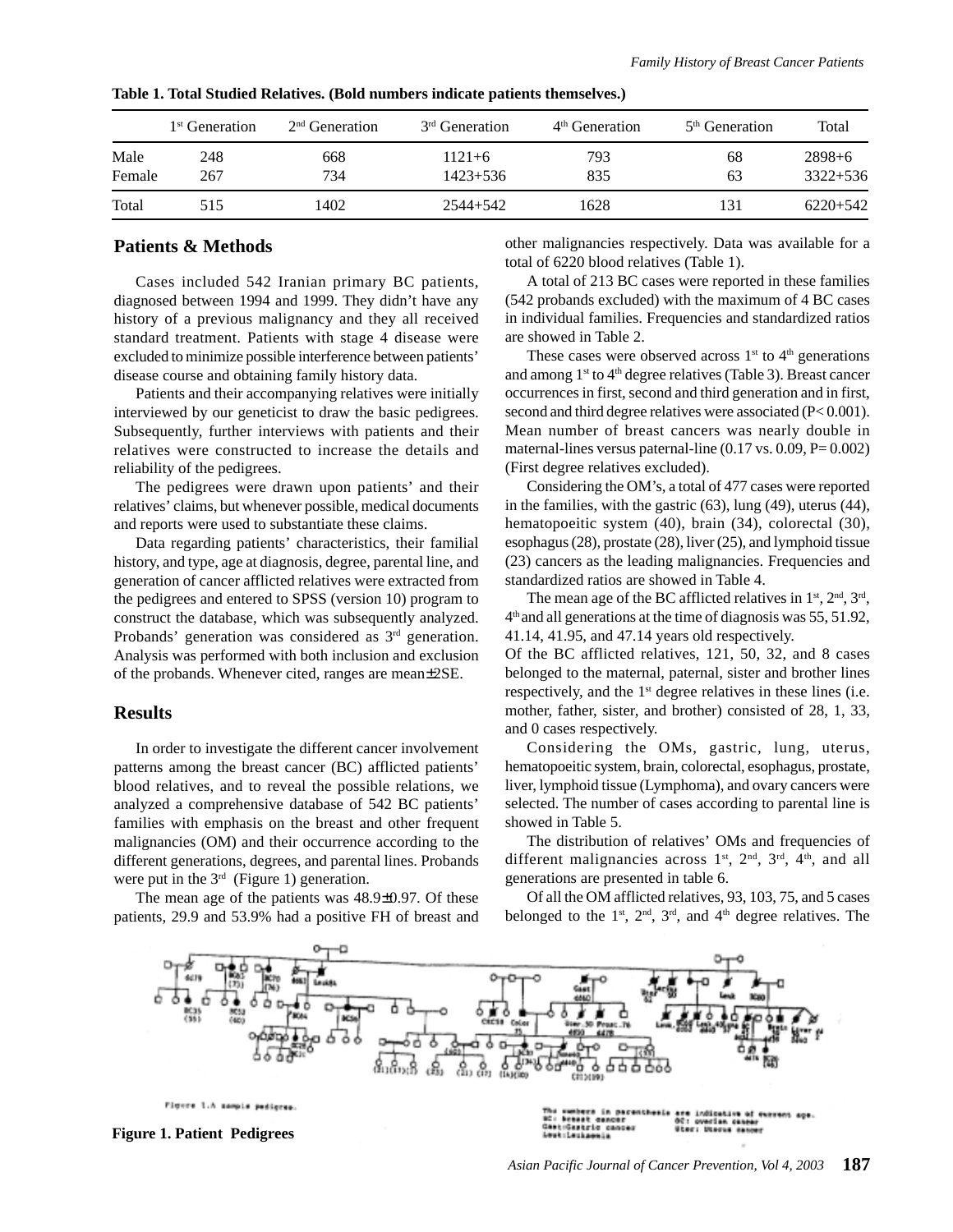|                            | Total No. of Cases |                                          | <b>Standardized Ratios</b>                 |                                     |
|----------------------------|--------------------|------------------------------------------|--------------------------------------------|-------------------------------------|
|                            |                    | No. of Cases to Total<br>Male Relatives* | No. of Cases to Total<br>Female Relatives* | No. of Cases to Total<br>Relatives* |
| 1 <sup>st</sup> Generation | 21                 | 0.085                                    | 0.079                                      | 0.041                               |
| $2nd$ Generation           | 90                 | 0.135                                    | 0.123                                      | 0.064                               |
| 3 <sup>rd</sup> Generation | 81 (623)           | 0.072(0.553)                             | 0.057(0.318)                               | 0.032(0.092)                        |
| $4th$ Generation           | 21                 | 0.026                                    | 0.025                                      | 0.013                               |
| $5th$ Generation           | 0                  | $\theta$                                 | 0                                          | 0                                   |
| All                        | 213 (755)          | 0.073(0.260)                             | 0.064(0.196)                               | 0.034(0.112)                        |

**Table 2. Frequency of BC According to Sex and Generation. (Numbers in parentheses indicate ratios with probands included.)**

\* In the same generation.

distribution of cancers among different relatives is presented in table 7.

We also took a look at the age of cancer afflicted relatives in different generations. In order to take probands' age and its possible effects as a general risk factor of cancer development into account, distribution of malignancies were compared according to probands' age. Considering the OMs, the mean age of the  $FH(+)$  and  $FH(-)$  probands was 49.70 and 48.43 (Mean difference 1.2709, 95% CI of the difference -.6925 to 3.2343). The mean age of the probands according to each type of cancers is presented in table 8.

#### **Discussion**

A positive family history (FH) of Breast Cancer (BC) is noted in approximately 20-30 % of the BC afflicted patients

**Table 3. Frequency of BC Among Relatives and Across Generations.**

|                        | $1st$ Gen. | $2nd$ Gen. | $3rd$ Gen. | $4th$ Gen. | Total |
|------------------------|------------|------------|------------|------------|-------|
| $1st$ Degree           |            | 28         | 32         | 8          | 68    |
| $2nd$ Degree           | 5          | 49         | 6          |            | 67    |
| 3rd Degree             | 16         | 13         | 40         |            | 73    |
| 4 <sup>th</sup> Degree | 0          |            | 3          |            |       |
| Total                  | , 1        |            | 81         | 21         | 213   |

in general studies. The importance of FH as a risk factor (and as showed by the authors elsewhere, a possible prognostic factor (Atri et al., 2002)) is generally recognized. In this regard, we analyzed a database of 542 BC family, encompassing a total of 6762 individuals, including 542 BC afflicted probands.

Accordingly, 29.9% of our studied probands had a positive FH of BC. Also a positive FH of the malignancies other than BC (OM), and all cancers was noted in 53.9% and 64.3% of the families respectively. These crude values demonstrate a considerable overlap between having an FH of BC and having an FH of OM (chi2=102.490, DF=28,  $p < 0.001$ ).

The mean age of the probands was 48.9851±0.9688 years old. The first question to address was whether the positive FH of BC/OM is somehow related to the age of the probands. In other words, considering the age as the most important general single risk factor of cancer, we wanted to determine the relation between the age of the probands and the FH of cancers, since it would be expectable that with increasing the probands' age, the mean relatives' age also increase, which would by itself result in higher cancer incidence.

Using t-test, we found no difference between the mean age of the patients with and without an FH of BC and OM (49.48 versus 48.96 for BC, and 49.70 versus 48.53 for OM). The mean ages of the patients with and without FH of different cancers are presented in Table 8, and as it shows,

|                               | Table 4. Frequency of OM According to Sex and Generation. (Numbers in parentheses indicate ratios with probands |  |
|-------------------------------|-----------------------------------------------------------------------------------------------------------------|--|
| included in the denominator.) |                                                                                                                 |  |

|                            | Total No. of Cases | Standardized Frequencies (ratios)        |                                            |                                     |  |  |  |  |
|----------------------------|--------------------|------------------------------------------|--------------------------------------------|-------------------------------------|--|--|--|--|
|                            |                    | No. of Cases to Total<br>Male Relatives* | No. of Cases to Total<br>Female Relatives* | No. of Cases to Total<br>Relatives* |  |  |  |  |
| $1st$ Generation           | 61                 | 0.24596                                  | 0.22846                                    | 0.11844                             |  |  |  |  |
| $2nd$ Generation           | 239                | 0.35778                                  | 0.32561                                    | 0.17047                             |  |  |  |  |
| 3 <sup>rd</sup> Generation | 131                | 0.11685(0.116)                           | 0.09205(0.067)                             | 0.05149(0.042)                      |  |  |  |  |
| $4th$ Generation           | 43                 | 0.05422                                  | 0.05149                                    | 0.02641                             |  |  |  |  |
| $5th$ Generation           | 3                  | 0.04411                                  | 0.05149                                    | 0.02641                             |  |  |  |  |
| All                        | 477                | 0.16459(0.164)                           | 0.14358(0.124)                             | 0.07668(0.071)                      |  |  |  |  |

\* In the same generation.

**188** *Asian Pacific Journal of Cancer Prevention, Vol 4, 2003*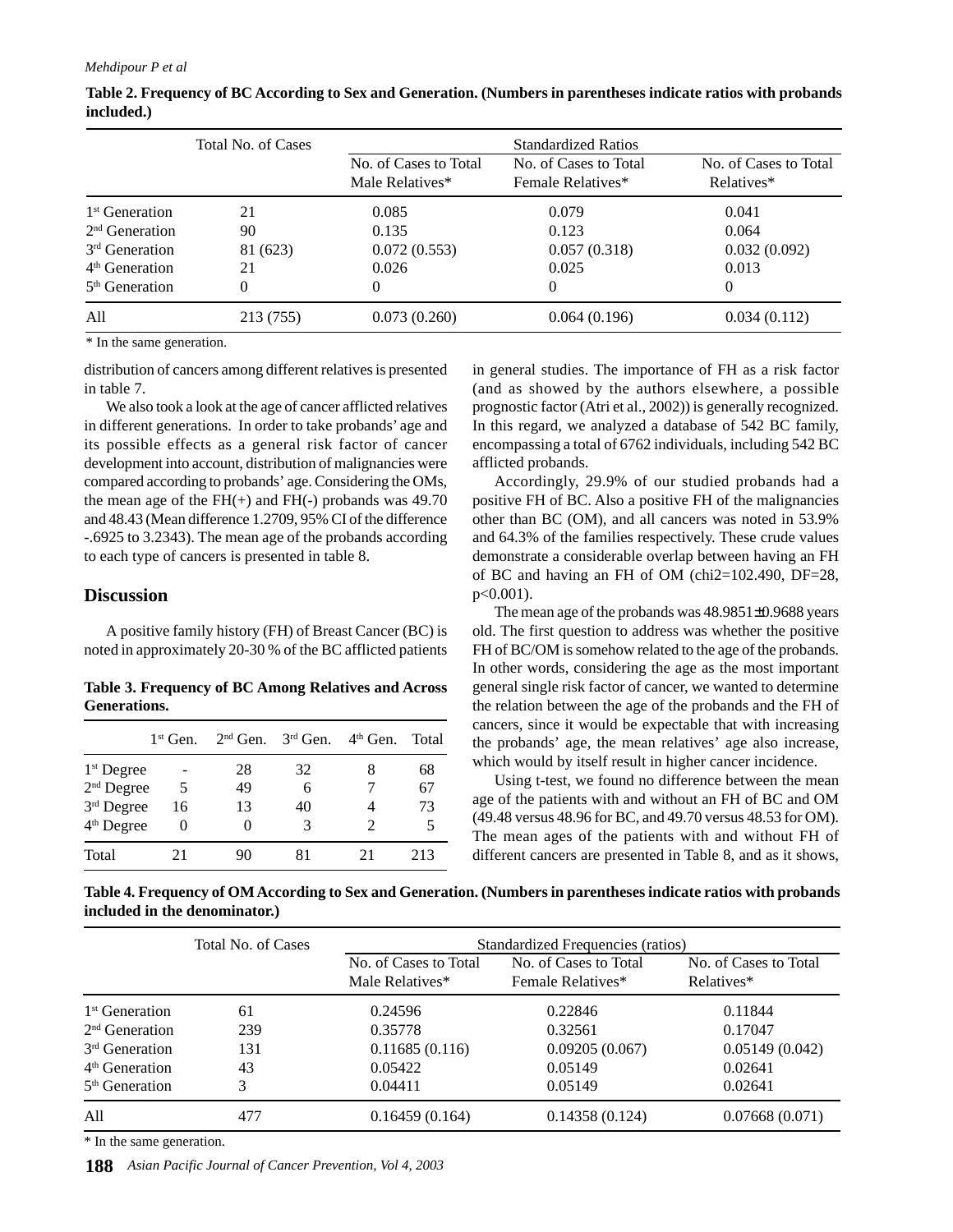| Type of Cancer | Maternal Line | Paternal Line | $M/P^*$    | Sister Line    | <b>Brother Line</b> | S/B         | Total |
|----------------|---------------|---------------|------------|----------------|---------------------|-------------|-------|
| Gastric        | 33(5)         | 24 (13)       | 1.37(2.54) | 4(2)           | 2(2)                | 2(2/0)      | 63    |
| Lung           | 15(1)         | 31(17)        | 0.48(1)    | 1(1)           | 2(2)                | 0.5(0/0)    | 49    |
| Uterus         | 27(9)         | 10            | 2.7(1.8)   | 6(6)           |                     | 6(0/1)      | 44    |
| Leukemia       | 14(3)         | 12(4)         | 1.16(1.37) | 3(2)           | 7(0)                | 0.42(0.14)  | 40    |
| <b>Brain</b>   | 19(2)         | 7(1)          | 2.71(2.83) | 4(3)           | 1(0)                | 4(1)        | 34    |
| Colorectal     | 16(1)         | 7(1)          | 2.28(2.5)  | 0(0)           | 6(6)                | 0/6(0/0)    | 30    |
| Esophagus      | 10(1)         | 16(2)         | 0.62(0.64) | 0(0)           | 2(2)                | $0/2$ (0/0) | 28    |
| Prostate       | 6             | 16(9)         | 0.37(0.85) | $\overline{0}$ | 4(4)                | 0/4(0/0)    | 28    |
| Liver          | 10(5)         | 12(3)         | 0.83(0.55) | 1(1)           | 2(2)                | 0.5(0/0)    | 25    |
| Lymphoma       | 10(3)         | 10(4)         | 1(1.16)    | 0(0)           | 3(3)                | $0/3$ (0/0) | 23    |
| Ovary          | 1(1)          |               | 1(0/1)     | 2              | 2                   |             |       |

**Table 5. Distribution of OMs According to Paternal Lines. (Numbers in parentheses indicate numbers of afflicted 1st degree relatives.)**

\* Numbers in parenthesis indicates ratios with first degree relatives excluded.

the only significant difference exists between the mean age of the probands with and without an FH of prostate cancer (54.65 versus 48.83). Also, there was no significant correlation between the mean age of the probands, and the mean age of the relatives.

It has been widely accepted that the familial BC cases, tend to manifest in younger age (early-onset BC). Interestingly, this consensus is in contrast with our findings. In our studied BC probands (n=542), 11.99% of cases had their disease diagnosed at or before the age of 36. This percent is considerably higher in comparison with other studies which consider early onset BC as a relatively rare

occurring. We noted a positive FH of BC in only 18.5% of these cases which was even much less than the general  $FH(+)$ ratio in all the probands regardless of their age. This finding indicates the possibility that early-onset BC cases in our country are less attributable to familial predispositions, and puts forward the environmental factors as the prime cause. A reported high number of different afflicted relatives is observed in rare families (Margaritte-Jeannin et al.,1995). The number of cancer afflicted relatives in our study is shown in Table 9.

Total numbers of the relatives and sex ratios among different generations is presented in Table 1. It is surprising

| Generation   |     | 1st    | 2nd |        | 3rd |        | 4th            |          | All |        |
|--------------|-----|--------|-----|--------|-----|--------|----------------|----------|-----|--------|
|              | No. | Freq.  | No. | Freq.  | No. | Freq.  | No.            | Freq.    | No. | Freq.  |
| Gastric      | 10  | 0.0194 | 41  | 0.0292 | 12  | 0.0038 | 0              | $\Omega$ | 63  | 0.0093 |
| Lung         | 8   | 0.0155 | 29  | 0.0206 | 10  | 0.0032 | $\overline{2}$ | 0.0012   | 49  | 0.0072 |
| Uterus $*$   | 6   | 0.0224 | 17  | 0.0231 | 20  | 0.0102 |                | 0.0011   | 44  | 0.0114 |
| Leuk.        | 2   | 0.0038 | 8   | 0.0057 | 10  | 0.0032 | 15             | 0.0092   | 36  | 0.0053 |
| <b>Brain</b> | 2   | 0.0038 | 12  | 0.0085 | 16  | 0.0051 | 4              | 0.0024   | 34  | 0.0050 |
| Color.       | 5   | 0.0097 | 16  | 0.0114 | 8   | 0.0025 |                | 0.0006   | 30  | 0.0044 |
| Eso.         | 6   | 0.0116 | 15  | 0.0106 | 6   | 0.0019 |                | 0.0006   | 28  | 0.0041 |
| Prost.*      | 5   | 0.0201 | 16  | 0.0239 | 6   | 0.0053 |                | 0.0012   | 28  | 0.0096 |
| All          | 93  | 0.1805 | 103 | 0.0733 | 75  | 0.0237 | 5              | 0.0029   | 477 | 0.0704 |

**Table 6. Distribution of Different Cancers According to Generations.**

\* For the uterus and prostate cancers, denominator consists of the total relatives of the same sex.

**Table 7. Distribution of Cancers According to the Degree of Family Relationship.**

|              | $1st$ Degree | $2nd$ Degree | $3rd$ Degree | $4th$ Degree | Total |
|--------------|--------------|--------------|--------------|--------------|-------|
| Gastric      | 22 (34.9%)   | 26 (41.2%)   | $15(23.8\%)$ | $0(0\%)$     | 63    |
| Lung         | 20 (40.8%)   | 17 (34.6%)   | $11(22.4\%)$ | $1(2\%)$     | 49    |
| Uterus       | 13 (29.5%)   | $16(36.3\%)$ | 13 (29.5%)   | $2(4.5\%)$   | 44    |
| <b>Brain</b> | $12(35.2\%)$ | $12(35.2\%)$ | $9(26.4\%)$  | $1(2.9\%)$   | 34    |
| Colorectal   | $8(26.6\%)$  | $9(30\%)$    | $12(40\%)$   | $1(3.3\%)$   | 30    |
| Esophagus    | 5(17.8%)     | 15 (53.3%)   | 8 (28.5%)    | $0(0\%)$     | 28    |
| Prostate     | 13 (46.4%)   | 8(28.5%)     | 7(25%)       | $0(0\%)$     | 28    |
|              |              |              |              |              |       |

*Asian Pacific Journal of Cancer Prevention, Vol 4, 2003* **189**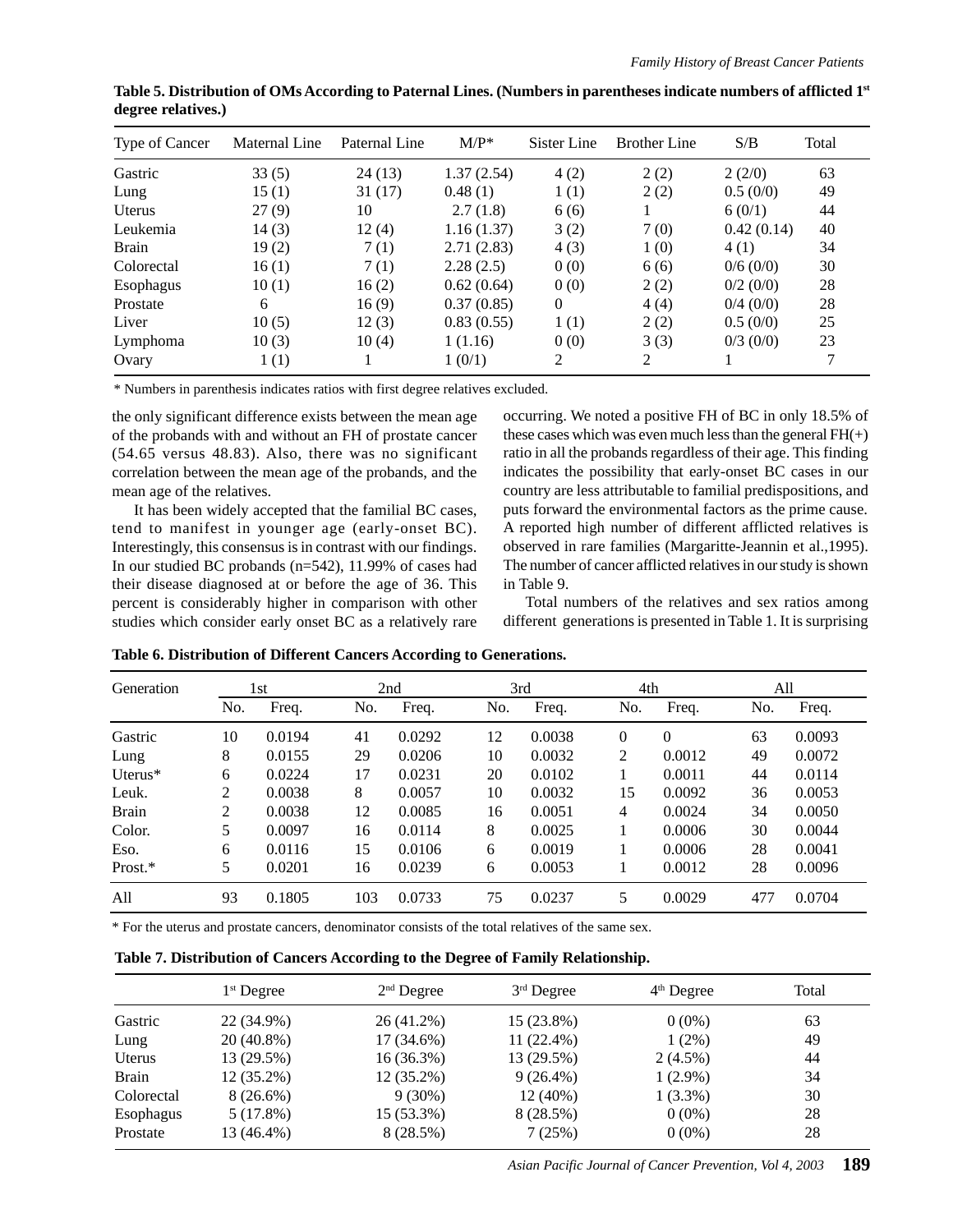|                                                                                                |         |       |  | Gastric Lung Uterus Leuk. Brain Color. Eso. Prost. Liver Lymph. Ovary     |  |  |  |
|------------------------------------------------------------------------------------------------|---------|-------|--|---------------------------------------------------------------------------|--|--|--|
|                                                                                                | $FH(+)$ |       |  | 48.36 49.41 51.81 52.13 47.71 50.29 51.77 54.65 49.04 52.91 53.57         |  |  |  |
|                                                                                                | $FH(-)$ | 49.20 |  | 49.09 48.91 48.88 49.21 49.05 48.97 48.83 49.12 48.94 49.06               |  |  |  |
| Mean of Diff.                                                                                  |         |       |  | -.846 0.322 2.905 3.246 -1.498 1.237 2.800 5.823 -.082 3.965 4.508        |  |  |  |
| 95% CI of Diff. Lower -4.154 -3.047 -.834 -.491 -5.555 -3.158 -1.589 1.376 -4.927 -.765 -3.945 |         |       |  |                                                                           |  |  |  |
|                                                                                                |         |       |  | Upper 2.462 3.693 6.645 6.984 2.558 5.632 7.190 10.270 4.763 8.697 12.962 |  |  |  |

**Table 8. Mean Age of FH(+) and FH(-) Probands According to Type of Cancers.**

that the male/female (M/F) ratio in  $3<sup>rd</sup>$  generation is dramatically less than other generations (0.5752). This might be partly explained because of the nature of our pedigrees (based upon BC-probands who are mostly females), but by exclusion of probands, still the same pattern persists (M/F  $ratio = 0.7877$ .

Considering the number of BCs in pedigrees, 2nd generation followed by 3rd generations showed highest crude frequencies (542 BC probands excluded), and  $3<sup>rd</sup>$  followed by 2nd generations (the BC probands included). However, the standardized ratios revealed the leading generations of BC involvement to be  $2<sup>nd</sup>$  and  $1<sup>st</sup>$  (probands excluded); and 3<sup>rd</sup> and 2<sup>nd</sup> generations (probands included).

Therefore, by including the probands (Table 2), the highest incidence is reflected in 3<sup>rd</sup> generation, and so a cascade manifestation through the 1<sup>st</sup> to 3rd generations could be noted.

When we considered the total number of relatives through  $1<sup>st</sup>$  to  $4<sup>th</sup>$  generations, the same pattern was revealed, but disparity between  $1^{st} \& 2^{nd}$  generations decreased (Table 2).

The most frequent BC involvement among 1<sup>st</sup>; 2<sup>nd</sup>; 3<sup>rd</sup>; and 4th degree relatives was noted in 3rd; 2nd; 3rd and 3rd generations respectively (Table 3). As far as the frequency of BC concerns, this manifestation reveals to be focused on 2nd-degree/ 2nd-generation (i.e. mostly aunts), and 3rd-degree/  $3<sup>rd</sup>$ -generation relatives (i.e. 1<sup>st</sup> cousins), however, again this finding is explainable to some extend, by the fact that the total number of relatives in the above-cited strata is expected to be higher.

**Table 9. The Number of Cancer Afflicted Relatives in Total Studied Pedigrees.**

| Number<br>of Cancers | Frequency | Percent | Valid<br>Percent | Cumulative<br>Percent |
|----------------------|-----------|---------|------------------|-----------------------|
| .0                   | 185       | 34.1    | 35.7             | 35.7                  |
| 1.0                  | 154       | 28.4    | 29.7             | 65.4                  |
| 2.0                  | 93        | 17.2    | 18.0             | 83.4                  |
| 3.0                  | 40        | 7.4     | 7.7              | 91.1                  |
| 4.0                  | 23        | 4.2     | 4.4              | 95.6                  |
| 5.0                  | 14        | 2.6     | 2.7              | 98.3                  |
| 6.0                  | 3         | .6      | .6               | 98.8                  |
| 7.0                  | 3         | .6      | .6               | 99.4                  |
| 8.0                  | 1         | .2      | $\cdot$          | 99.6                  |
| 10.0                 | 2         | $\cdot$ | $\cdot$          | 100.0                 |
| Total                | 518       | 95.6    | 100.0            |                       |

**190** *Asian Pacific Journal of Cancer Prevention, Vol 4, 2003*

It is notable that in order to achieve the similar finding in  $3<sup>rd</sup>$  generation, we had to move one step further  $(2<sup>nd</sup>$  degree to  $3<sup>rd</sup>$  degree). But when we have a close look at  $1<sup>st</sup>$  degree relatives, we find almost similar frequencies in 2nd and 3rd generations.

Considering the  $1<sup>st</sup>$  generation relatives, grand parents are relatively less involved, and that is the 3rd degree relatives in  $1<sup>st</sup>$  generation (mostly parents' aunts) who show the most involvement, similar to the distribution of afflicted 3<sup>rd</sup> generation relatives (mostly probands' aunts).

In addition, the least involvement in the probands' generation (i.e.  $3<sup>rd</sup>$  generation) was observed in  $2<sup>nd</sup>$  degree and  $4<sup>th</sup>$  degree relatives. Meanwhile, involvement of  $2<sup>nd</sup>$ degree relatives was two-fold more than  $4<sup>th</sup>$  degree relatives in this generation (6/3) (Table 3).

Relatively low frequency of stepsibling due to second marriages (2nd degree) in 3rd generation could be held responsible for this alternative involvement pattern. Regarding OMs, it was noted that  $2<sup>nd</sup>$  generation relatives (followed by  $1<sup>st</sup>$  generation relatives) harbored the greatest ratio of cancer involvement. In contrast, the 3<sup>rd</sup> generation

(which is representative of the most frequent BC involvement) demonstrated less frequent involvement of different types of OMs (table 4).

Standardized ratio of OM involvement in 2<sup>nd</sup> to 3<sup>rd</sup> generation (0.17047/ 0.05149) is 3.31 (4.01, probands included in the denominator) (Table 4). The same ratio for BC (0.06419/0.03183) was 2.01 (0.69. probands included). Considering parental lines, highest maternal to paternal (M/ P) ratios was observed for brain (2.7), uterus (2.8), followed by colorectal (2.28) cancers. Excluding first degree relatives (to minimize the possible effects of unequal sex ratio for different cancers), highest M/P ratios was noted for Brain (2.83), gastric (2.54), and colorectal (2.5) cancers. Therefore, occurrence of brain tumors as the cancer with the highest M/P ratio was predominant regardless of exclusion or inclusion of the first degree relatives (Table 5).

When we considered the lowest M/P ratio (i.e. highest P/M ratio), we noted that the prostate cancer (0.37), followed by lung cancer (0.48) pose the minimum ratio. However and excluding first degree relatives, the least M/P ratio was noted for liver cancer (0.55). This finding demonstrates that the majority of prostate cancer cases in our families were occurred among 1<sup>st</sup> degree relatives (i.e. BC patients' fathers) (Table 5).

As far as distribution of OM's across various generations concerns, the most frequent cancers in  $1<sup>st</sup>$ ,  $2<sup>nd</sup>$ ,  $3<sup>rd</sup>$ , and  $4<sup>th</sup>$ generations were gastric, gastric, uterus, and hematopoeitic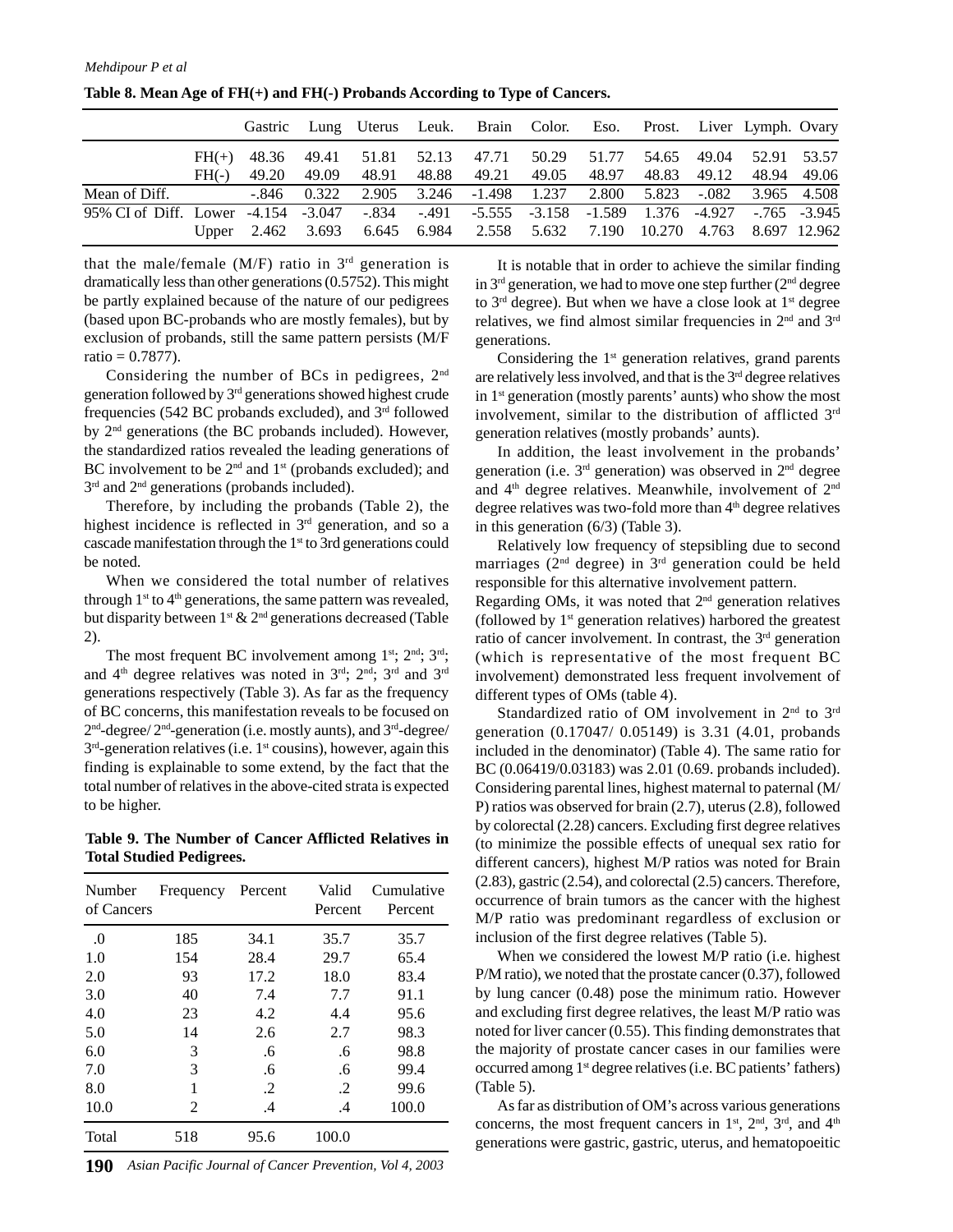system cancers respectively (Table 6). According to type of cancers, the highest numbers (and highest frequency) of gastric, lung, uterus, hematopoeitic system, brain, colorectal, esophagus, prostate, and all cancers were noted in  $2<sup>nd</sup>(1<sup>st</sup>)$ ,  $2<sup>nd</sup>(2<sup>nd</sup>), 3<sup>rd</sup>(2<sup>nd</sup>), 4<sup>th</sup>(4<sup>th</sup>), 3<sup>rd</sup>(2<sup>nd</sup>), 2<sup>nd</sup>(2<sup>nd</sup>), 2<sup>nd</sup>(1<sup>st</sup>), 2<sup>nd</sup>(2<sup>nd</sup>), and$  $2<sup>nd</sup>(2<sup>nd</sup>)$  generations (Table 6).

Regarding OM distribution according to the degree of relativity, highest number of gastric, lung, uterus, brain, colorectal, esophagus, and prostate cancers was noted in 2nd, 1st, 2nd, equally 1st and 2nd, 3rd, 2nd, and 1st degree relatives respectively (Table 7).

#### **Conclusions**

Family history (FH) of malignancies is one of the most important, yet controversial risk factors of cancers, including breast cancer (BC). In present study we tried to investigate malignancies involvement pattern in relatives of 542 BC patients.

Although the frequency of consanguineous marriages is relatively high in Iran (14% in probands' parents in present study), there was no relation between consanguinity and cancer incidence (data not presented here, see also Atri., et al, 2002).

In our study, early-onset BC incidence was higher than other studies performed in other populations (11.99%). Unlike the previous reports linking early onset BC occurrence and positive FH of BC, we found a less positive FH ratio in our early-onset BC cases. To our surprise, we had the highest numbers of isolated (non-familial) BC cases, in patients who were younger than 36, or older than 70 years old. The later can be explainable by the accommodation of somatic genetic hits through the longer years, but the former finding (together with the above-mentioned higher earlyonset BC occurrence in our population) raises the possibility of environmental factor(s) affecting young females in Iran and which predispose(s) them to an early-onset BC.

Age is considered as a general risk factor of malignancies. In this study, we were facing the risk of a possible relation between probands' older age and more cancer occurrence in relatives (due to relatives older age), which could confound the analysis. Therefore, we compared the mean age of the probands with and without family history of cancers, and found that except for FH of prostate cancer, there was no significant difference between mean age of FH(+) and FH(-) probands. Also, mean age of the relatives was independent of the mean age of the probands.

The highest frequency of BC was noted in  $3<sup>rd</sup>$  generation, followed by  $2<sup>nd</sup>$  and  $1<sup>st</sup>$  generations (with a decrement of ~1.5 fold). Thus, it would be expectable to witness an even higher frequency in 4<sup>th</sup> generation, but the general younger age of the relatives in this generation might have prevented this to happen. This finding contradicts another expectation, since BC incidence increases with age, and it would be reasonable to have more BC cases in older generations. Our analysis of the pedigrees revealed that the most BCinvolved relatives consist of aunts, first cousins, sisters, and mothers respectively. However, considering the total number of relatives in each of these categories, the order will change, so that probands' mothers and sisters become the most involved relatives (data not presented here). Also, BC involvement in maternal-line was associated with more breast cancers in patients.

The most frequent OMs in our BC pedigrees were gastric, lung, uterus, hematopoeitic system, brain and colorectal cancers, which are rather in concordance with cancers in general population, though considering BC, the later will become the most frequent malignancy among BC pedigrees. Also, excess of lung and uterus cancers in BC probands as cited in other reports (Schildkraut et al., 1989; Peto et al., 1996) was not confined to younger age groups in present study.

When we compared the present population with the Parses community (Persian Zoroastrians who fled to India in 7<sup>th</sup> century AD), it was noted that incidence of lymphoma in our population was much lower (data presented in 3rd global cancer organizations conference, Brighton, UK, 2001). This finding, together with common genetic grounds suggests some possible environmental factors leading to an increased lymphoma incidence in that population.

Unlike BC, the highest frequency of OMs was noted in  $2<sup>nd</sup>$  followed by 1<sup>st</sup> generations. Also, ratio of OM cases in 2<sup>nd</sup> to 3<sup>rd</sup> generations was much higher than the ratio of BC cases in  $2<sup>nd</sup>$  to  $3<sup>rd</sup>$  generations.

Brain, gastric, and colorectal cancers (respectively) tended to afflict maternal-line relatives much more than paternal-line relatives. On the other hand, liver cancer was the malignancy with most tendencies to afflict the paternalline relatives (1<sup>st</sup> degree relatives excluded). Also, majority of prostate cancer cases were probands' fathers.

Although gastric cancer was by far the most frequent OM across pedigrees, uterus cancer, and hematopoeitic system (leukemia) dominated over gastric cancer through  $3<sup>rd</sup>$  and  $4<sup>th</sup>$  generations respectively. Considering the rather limited available information in  $4<sup>th</sup>$  generation due to the young age of relatives in this generation, dominancy of leukemia is intriguing and therefore, BC involvement in mothers might be put forward as a predictive factor for developing leukemia in  $4<sup>th</sup>$  generation. This hypothesis is being tested in a case-control study.

Colorectal cancer is sometimes regarded as an accompanying malignancy in BC pedigrees. Here, we found out that the highest number of colorectal cancers were among 3<sup>rd</sup> degree relatives, mostly in maternal-line relatives, and also in 2nd generation.

In line with the fact that gastric cancer was by far the most frequent OM at all, it also dominated among  $1<sup>st</sup>$ ,  $2<sup>nd</sup>$ , and 3rd degree relatives. So far, most of the studies couldn't establish an evidence-based genetic frame for gastric cancer, and this has redirected much attention towards environmental factors. Our finding of a high frequency of gastric cancer in our population might be attributable to high frequency of this cancer in Iran, which requires more investigations. Just as a descriptive note, it might be notable that the occurrence